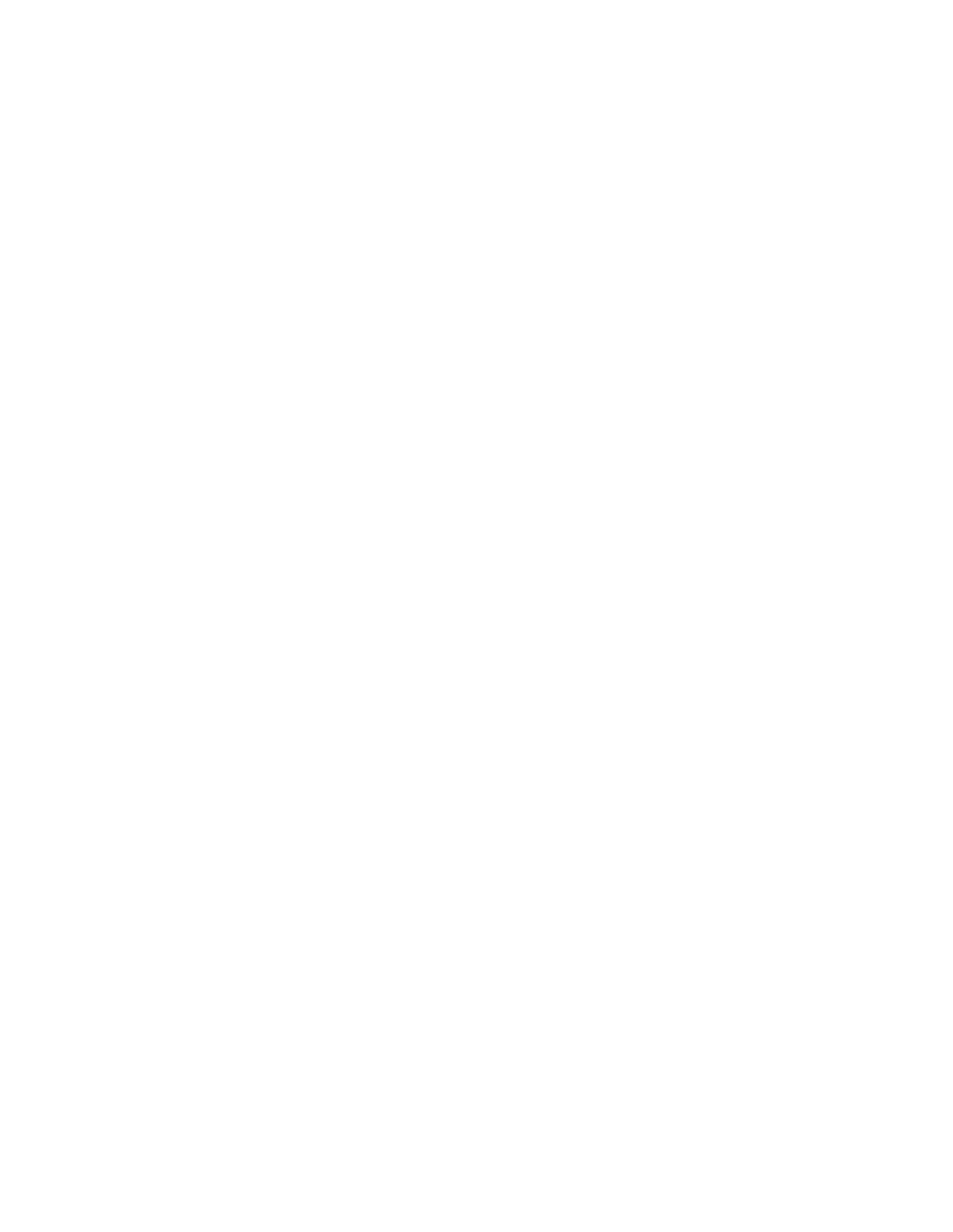# Table of Contents

|  | RELATIONSHIP OF PLAN TO THE TOWNSHIP LAND USE AND      |  |  |
|--|--------------------------------------------------------|--|--|
|  |                                                        |  |  |
|  | II. BLAIR ROAD AND HOMESTEAD AVENUE REDEVELOPMENT AREA |  |  |
|  |                                                        |  |  |
|  |                                                        |  |  |
|  | IV. IMPLEMENTATION OF THE REDEVELOPMENT PLAN  18       |  |  |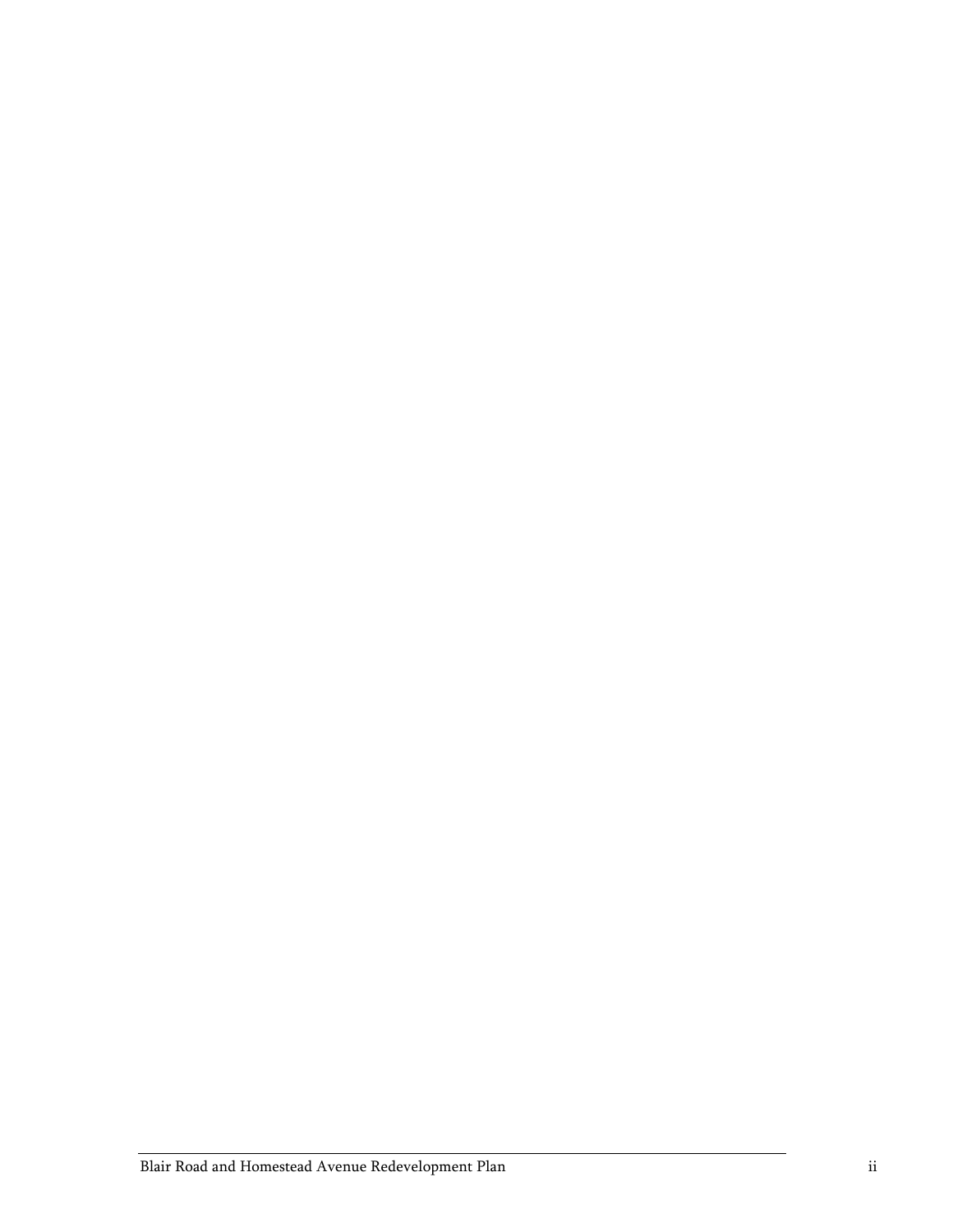# I. INTRODUCTION

This Redevelopment Plan represents an opportunity to improve a vacant and obsolete industrial space in the Avenel section of Woodbridge Township. This plan will foster the transformation of properties into productive light industrial uses along Blair Road and Homestead Avenue. This Redevelopment Area should be a highly desirable location for businesses to thrive.

The redevelopment of Blair Road and Homestead Avenue presents unique challenges. In response to the physical and economic conditions at the intersection of Blair Road and Homestead Avenue, the Township Council requested that the Planning Board evaluate that certain properties at that intersection as an "area in need of redevelopment" on April 23, 2013. The Council concluded that the Area did meet the criteria to be designated as "area in need of redevelopment" on July 23, 2013.

## STATUTORY REQUIREMENTS

According to the Local Redevelopment and Housing Law (N.J.S.A. 40:A 12A-1, et. seq.) the Redevelopment Plan shall include an outline for the planning, development, redevelopment or rehabilitation of the project area sufficient to indicate:

- Its relationship to definitive local objectives as to appropriate land uses, density of population and improved traffic and public transportation, public utilities, recreational and community facilities and other public improvements;
- Proposed land uses and building requirements in the project area;
- Adequate provision for the temporary and permanent relocation as necessary of residents in the project area, including an estimate of the extent to which decent, safe, and sanitary dwelling units, affordable to displaced residents will be available in the existing local housing market;
- An identification of any property within the Redevelopment Area proposed to be acquired in accordance with Redevelopment Plan;
- Any significant relationship of the Redevelopment Plans to:

A) The Master Plans of contiguous municipalities;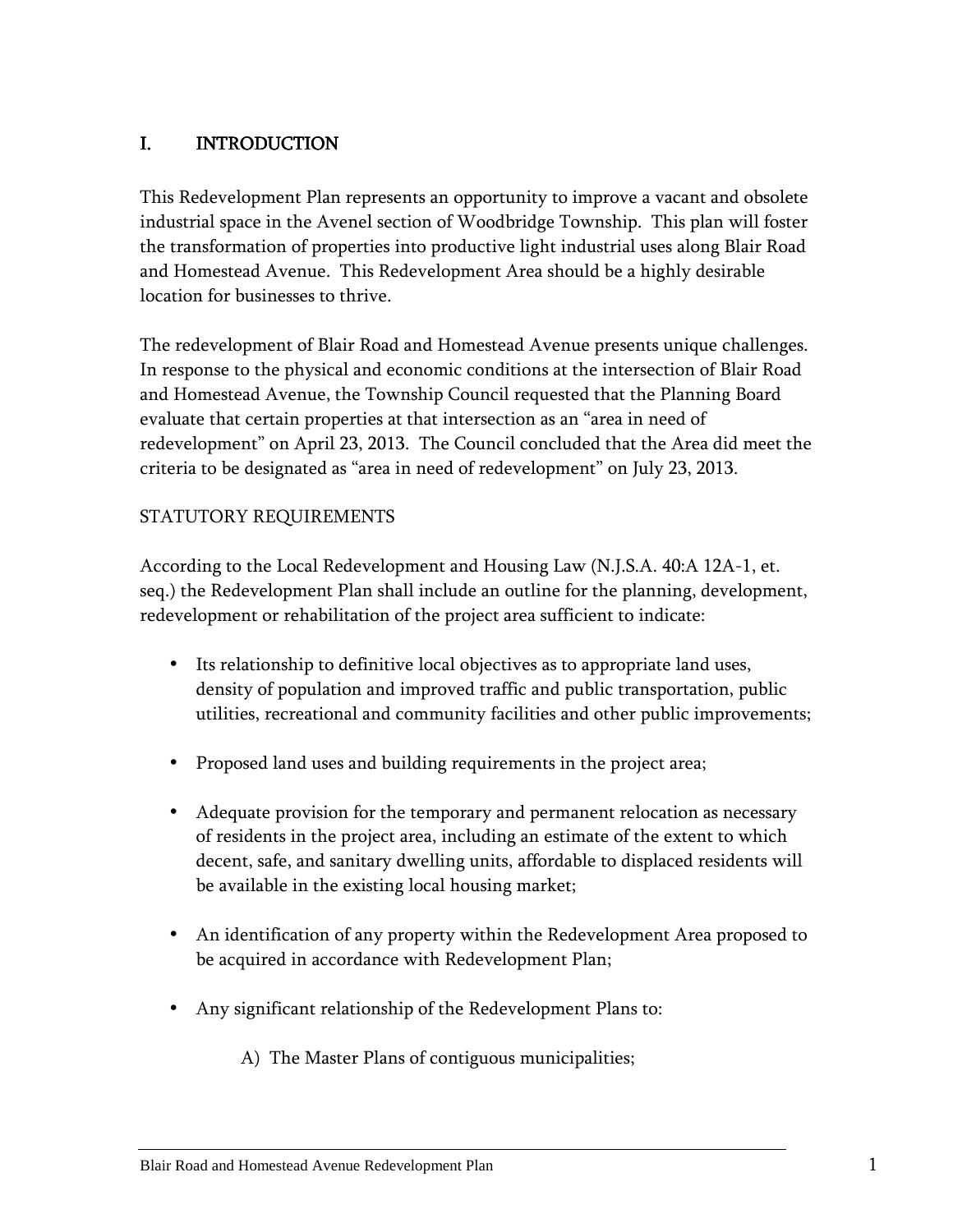B) The Master Plan of the County in which the municipality is located; and;

C) The State Development and Redevelopment Plans adopted pursuant to the "State Planning Act."

## PLANNING CONTEXT

The Township of Woodbridge is 24.2 square miles in size and located in northeastern Middlesex County. The Township of Woodbridge is bordered by Clark Township, the City of Rahway, the City of Linden, and Union County to the north; the Borough of Carteret, the Arthur Kill and the City of Perth Amboy to the east; the Raritan River to the south; and Edison Township to the west.

The Avenel section of the Township is generally bound by the City of Rahway and the City of Linden to the north, the Borough of Carteret to the east, St. Georges Avenue to the west, and the Port Reading Railroad to the south. The Avenel section of the Township consists of residential neighborhoods, commercial uses along Route 1, and industrial uses concentrated in the north-eastern portion of this section of town. The subject property is surrounded by other industrial uses as part of the larger Avenel industrial area.

The Blair Road and Homestead Avenue Redevelopment Area is located on the west side of Blair Road at the intersection of Blair Road and Homestead Avenue. The Area has frontage on both Blair Road and Homestead Avenue. The total acreage of the redevelopment area is approximately 9.31 acres. The following property comprises the redevelopment area: Block 1020.02, Lot 4.01.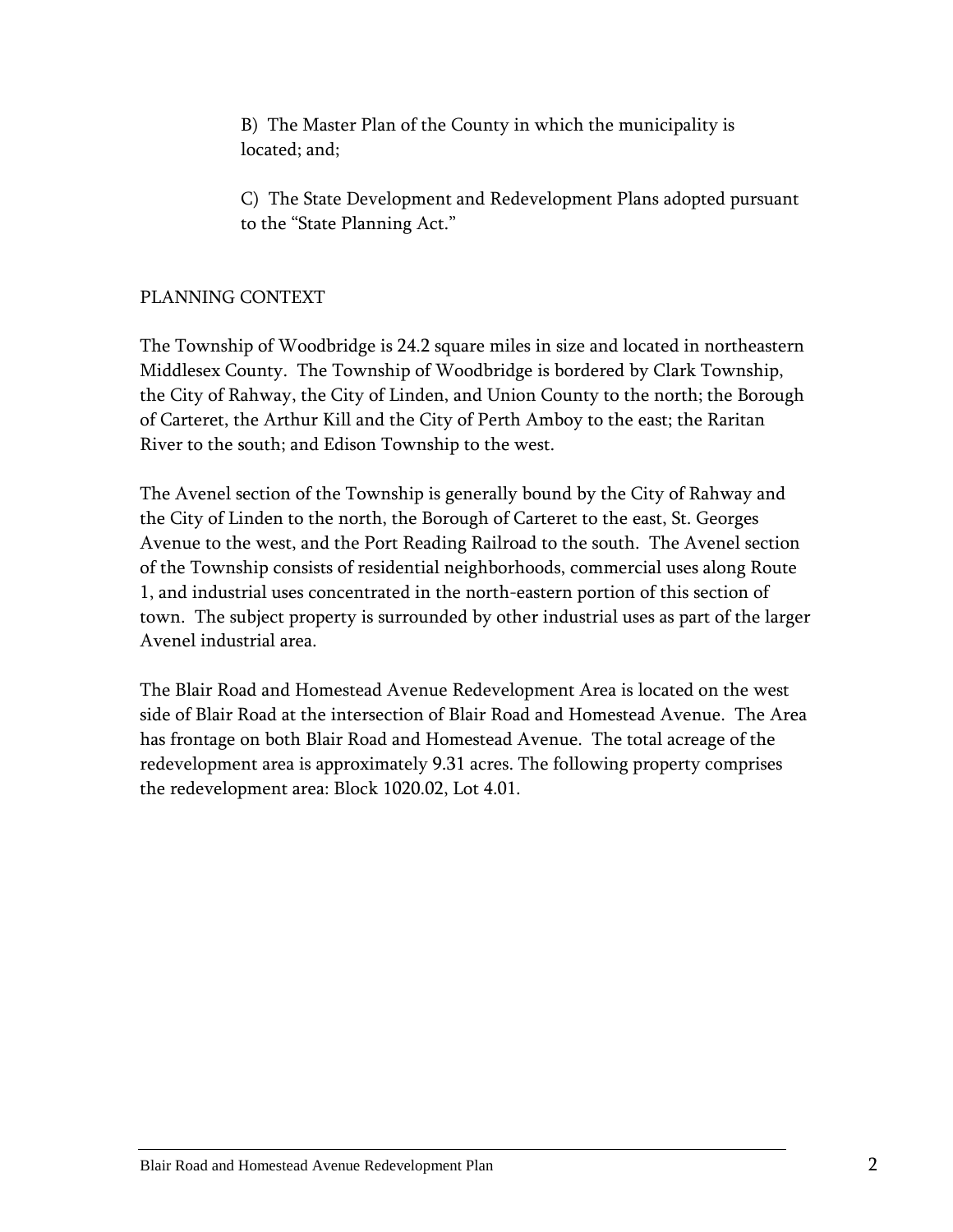

Figure 1: Redevelopment Area Parcel Map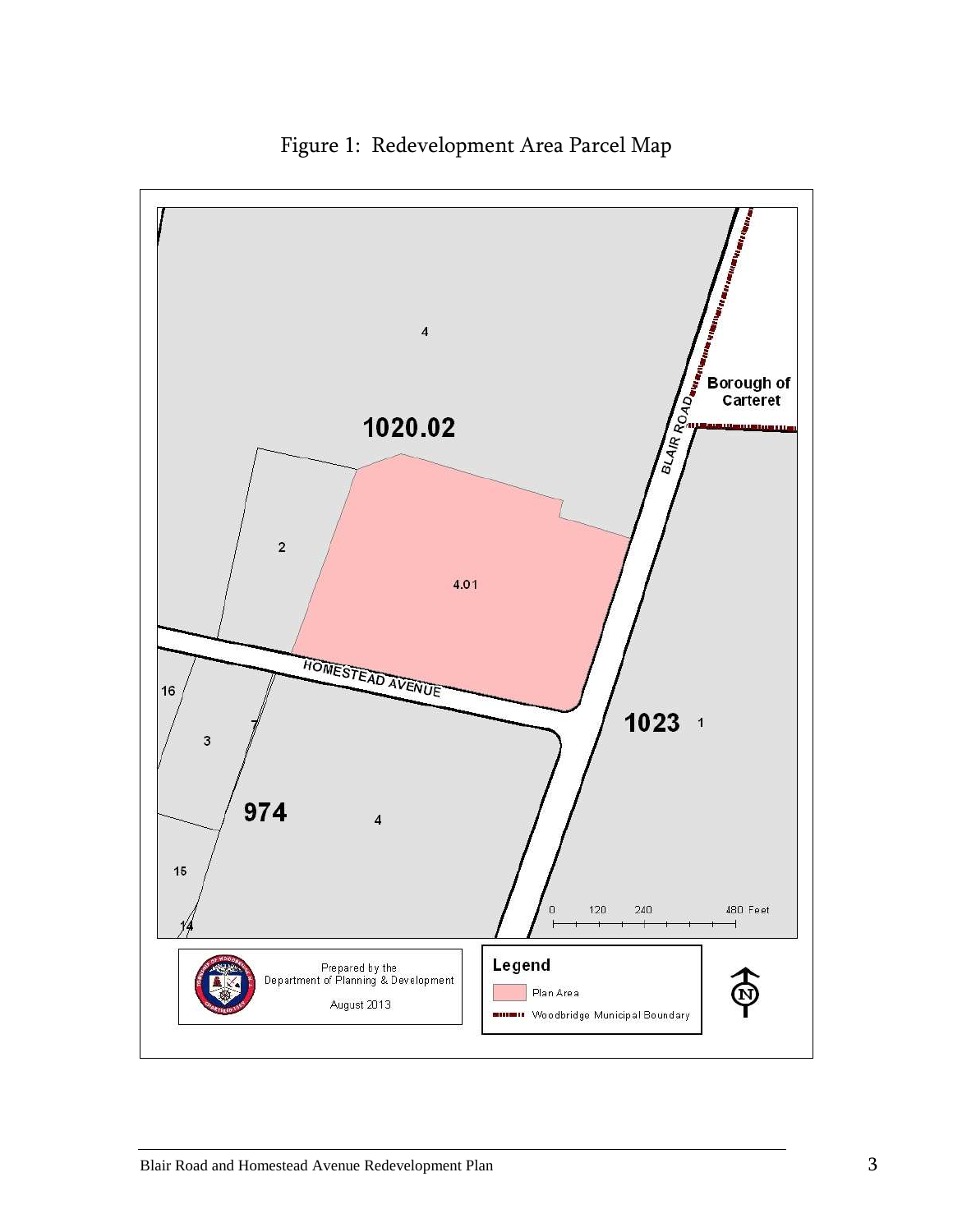

Figure 2: Redevelopment Area Aerial Map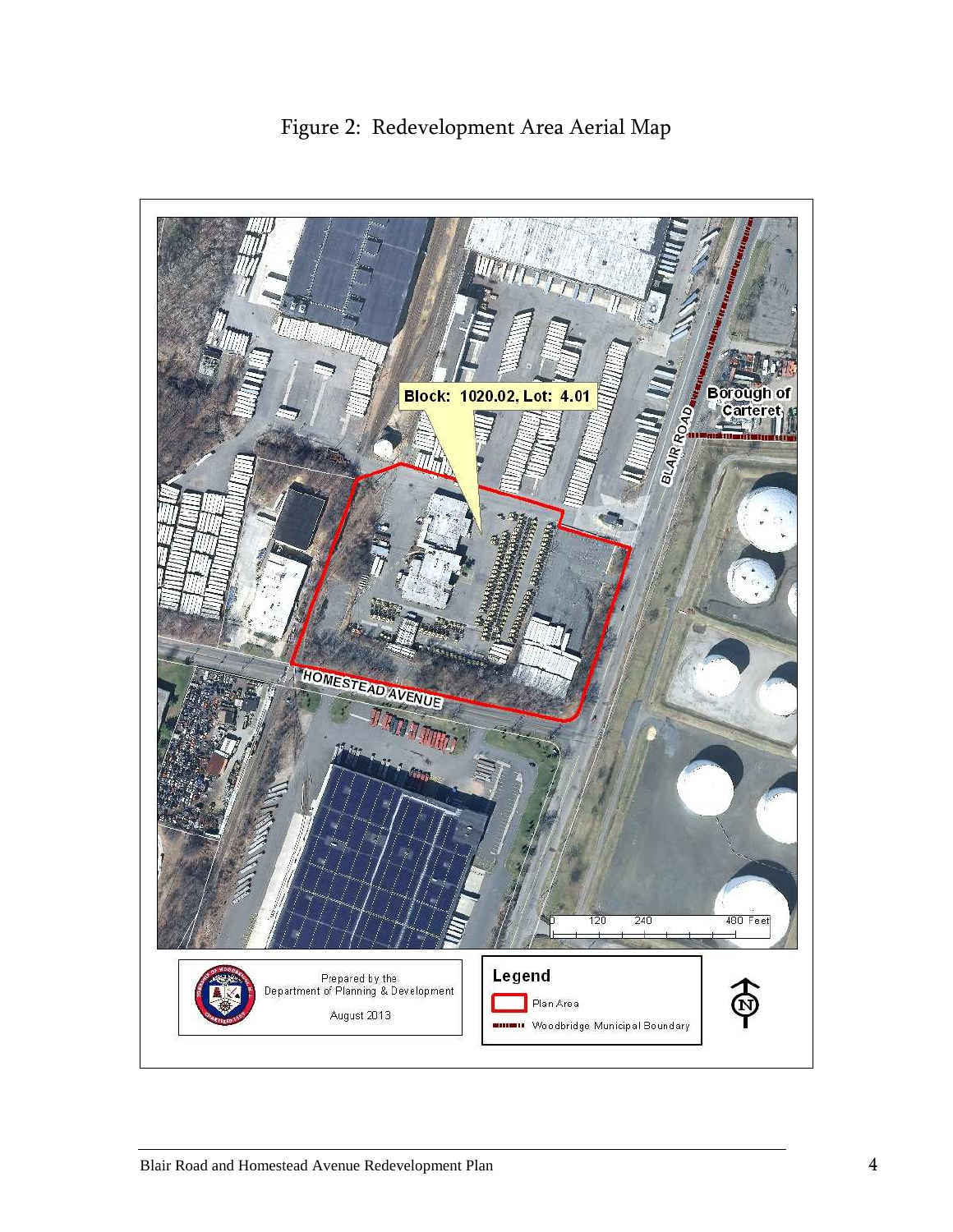Figure 3: Current Zoning

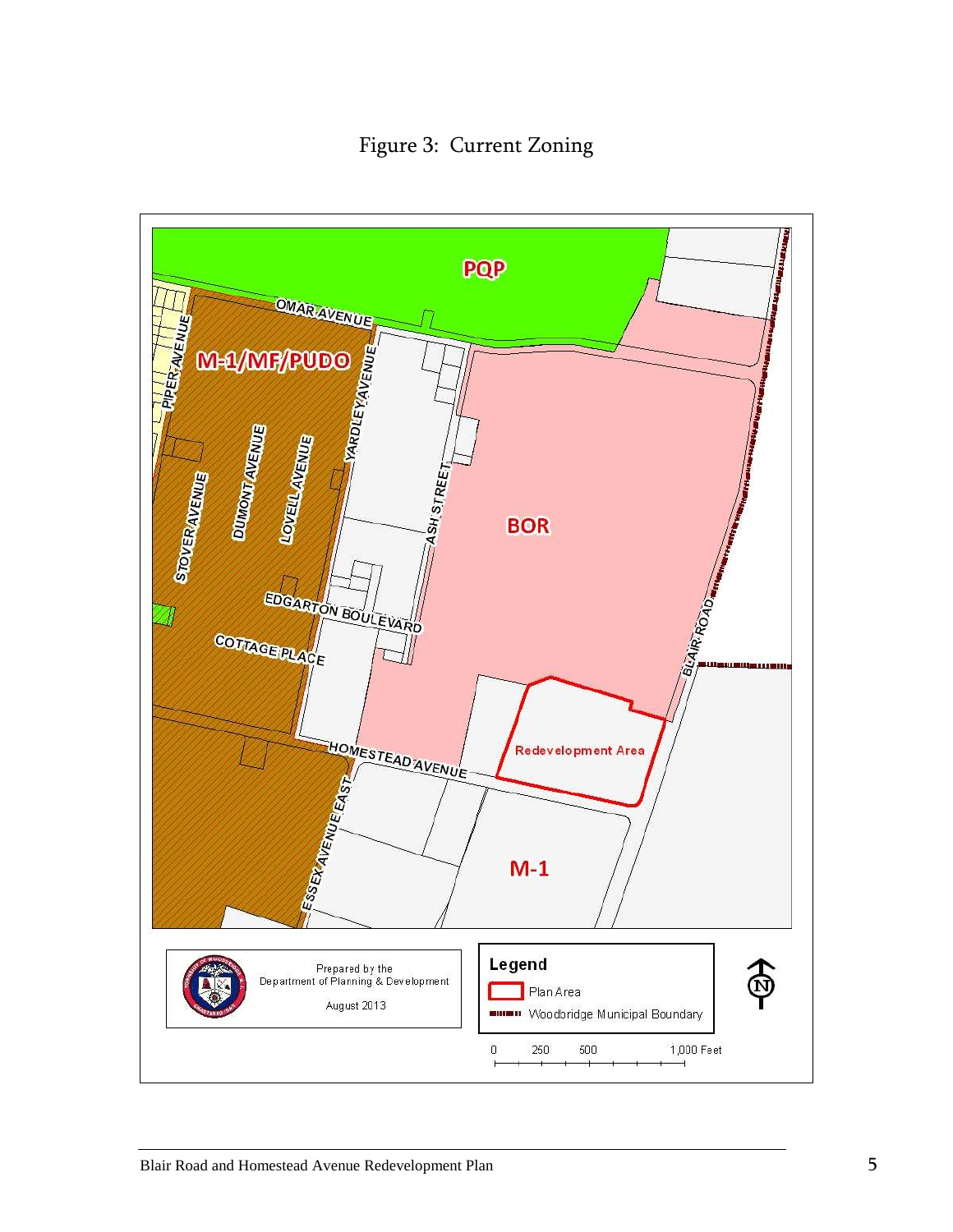#### HISTORY OF AVENEL

The Avenel section of Woodbridge Township was once known as "Demarest on the Hill" after the Demarest colonial family. Captain Demarest later founded the community of Avenel, which he named after his daughter. Avenel developed as an active residential community with its own schools, churches, and small businesses. Today, a large portion of Avenel remains residential, however, the northern portion of this section of the town exclusively contains light industrial uses and extensive commercial uses are located along Route 1.

Avenel is one of three sections in the Township with a New Jersey Transit train station.

#### MASTER PLANNING AND ZONING DESIGNATION HISTORY

The 2009 Township Master Plan recognizes that the current land use for this area is light industrial. The current zoning for this area is M-1: Light Industrial. The land use and zoning have not changed since the 1990 Master Plan. The current Master Plan recommends this area continue to be utilized as light industrial.

## PLAN GOALS

The overall goal of this Redevelopment Plan is to address the existing conditions that have negatively impacted the Area and comprehensively upgrade the area for redevelopment. The Township aims to reach the following goals:

- To stimulate economic investment in the Area;
- To promote the effective use of all the Redevelopment Area properties and to increase property tax base;
- To promote the conservation of energy resources and promote the utilization of renewable energy sources;
- To redevelop land occupied by obsolete structures and uses;
- To provide for appropriate buffers and transitions from residential uses to commercial and industrial areas;
- To improve the physical appearance of the Area.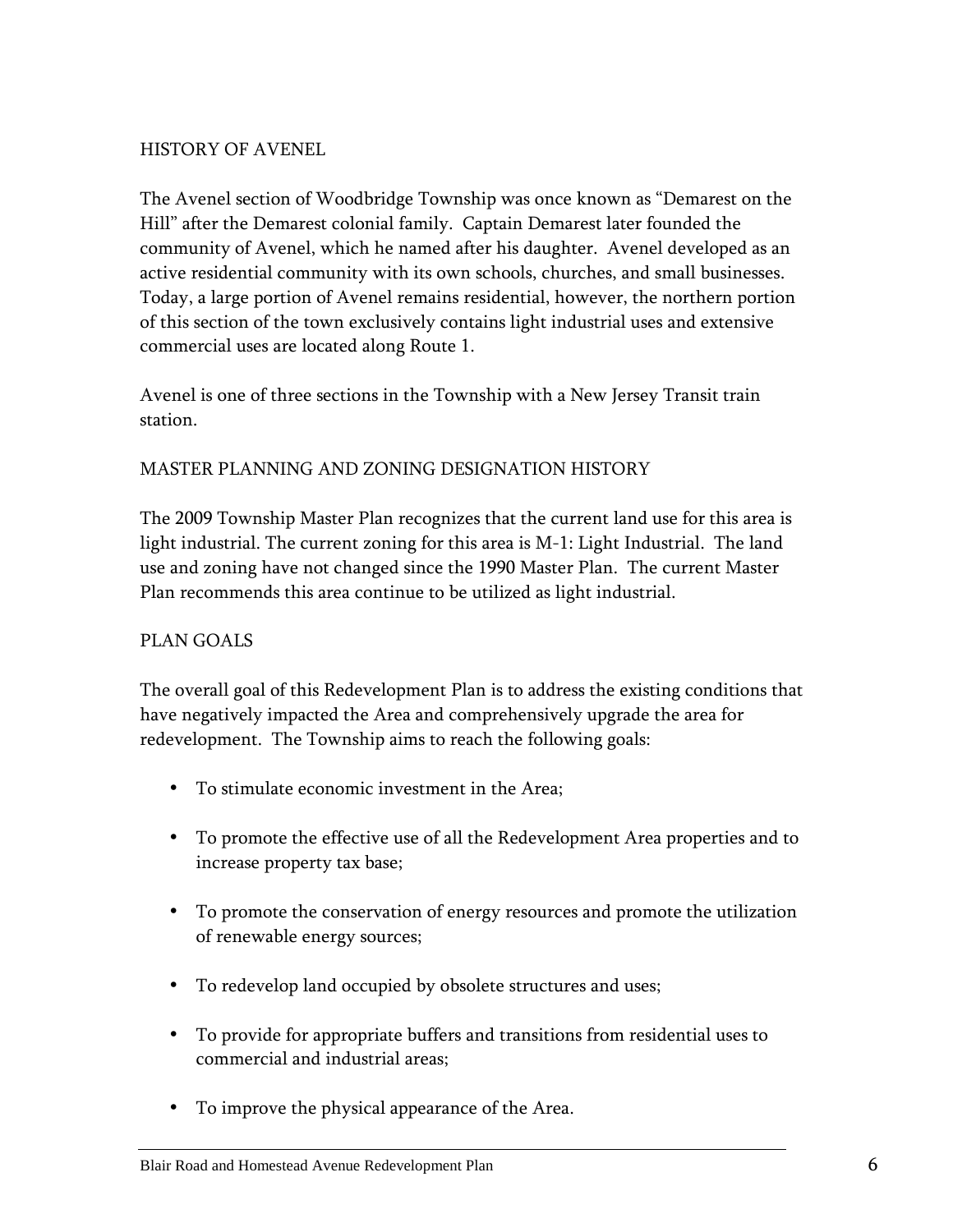# RELATIONSHIP OF PLAN TO THE TOWNSHIP LAND USE AND DEVELOPMENT ORDINANCE (APPLICATION & PROCESS)

The Redevelopment Area shall be redeveloped in accordance with the standards detailed in this Redevelopment Plan. This Plan supersedes the use and bulk provisions of the Township Land Use and Development Ordinance (Chapter 150) for the Redevelopment Area unless specifically referenced. Other Township regulations affecting developments that are in conflict are superseded by this Plan; however, existing engineering standards, performance standards and definitions shall apply.

In connection with site plan or subdivision applications, the Planning Board may grant deviations from the regulations contained within this Redevelopment Plan where by reason of exceptional narrowness, shallowness or shape of a specific piece of property or by reason of exceptional topographic conditions, pre-existing structures and physical features uniquely affecting a specific piece of property, the strict application of any area, yard, bulk or design objective or regulation adopted pursuant to this Redevelopment Plan would result in peculiar and exceptional practical difficulties to, or exceptional or undue hardship upon, the developer or redeveloper of such property. The Planning Board may also grant a deviation from the regulations contained within this Redevelopment Plan related to a specific piece of property where the purposes of this Redevelopment Plan would be advanced by such deviation from the strict application of the requirements of this Plan and the benefits of granting the deviation would outweigh any detriments.

The Planning Board may grant exceptions or waivers of design standards from the requirements for site plan or subdivision approval as may be reasonable and within the general purpose and intent of the provisions for site plan review and/or subdivision approval within the Plan, if the literal enforcement of one or more provisions of the Plan is impracticable or would exact undue hardship because of peculiar conditions pertaining to this site. No deviations may be granted under the terms of this section unless such deviations can be granted without resulting in substantial detriment to the public good and will not substantially impair the intent and purpose of the Redevelopment Plan.

No deviations may be granted which will result in permitting a use that is not a permitted use within this Redevelopment Plan. Any deviations from standards of this Plan that results in a "d" variance pursuant to N.J.S.A. 40:55D-70d shall be addressed as an amendment to the Plan rather than via variance relief through the Township's Zoning Board of Adjustment. An application requesting a deviation from the requirements of this Redevelopment Plan shall provide public notice of such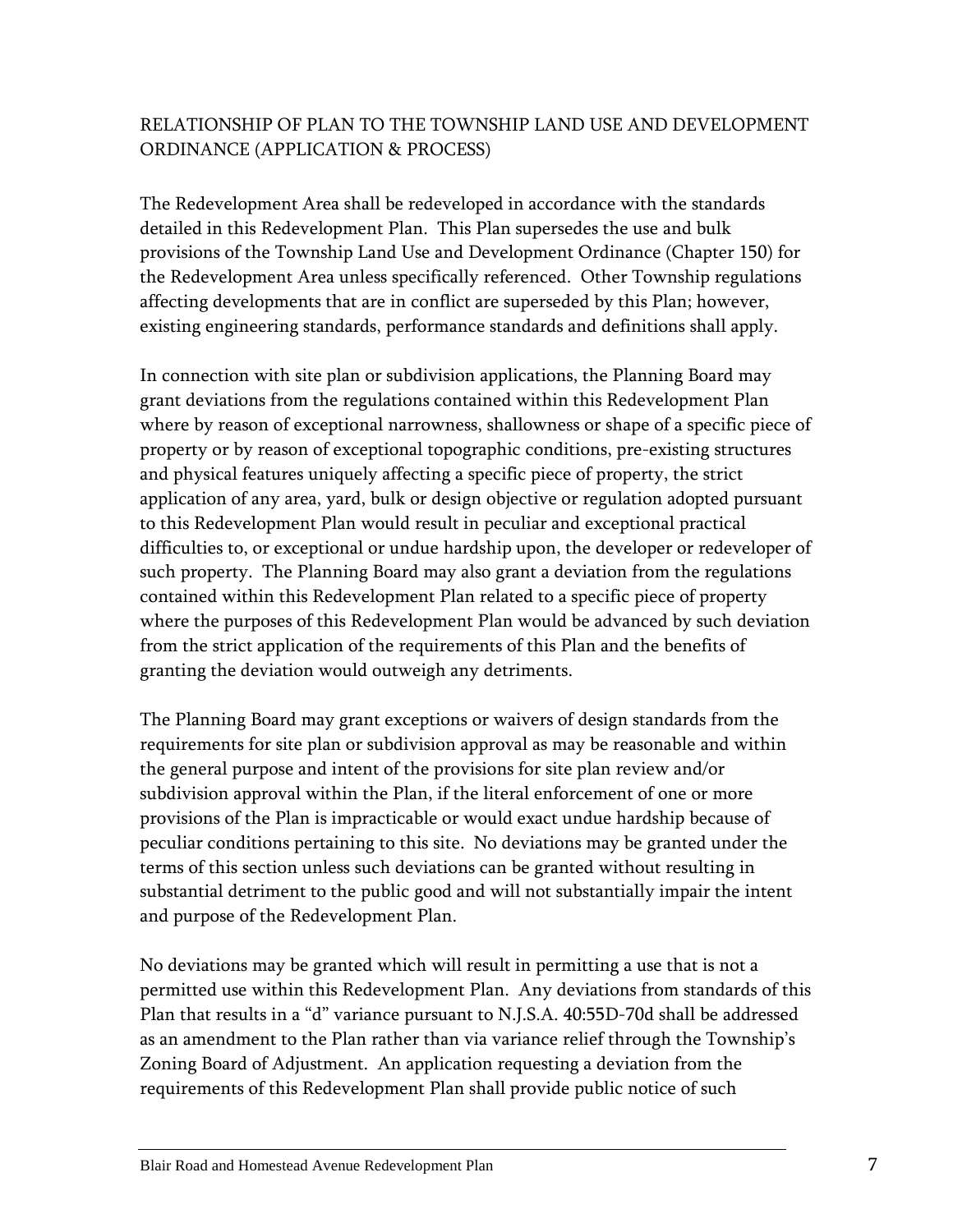application in accordance with the public notice requirement set forth in N.J.S.A. 40:55D- 12a.&b. All development must be approved by the Planning Board and shall be submitted through the normal site plan and subdivision procedures as identified as N.J.S.A. 40:55D, et seq.

Final adoption of this Redevelopment Plan by the Township Council shall be considered an amendment to the Township of Woodbridge Land Use and Development Ordinance and Zoning Map. Unless otherwise defined in the Plan, terms used in this Plan shall have the same meaning as defined in the Township's Land Use and Development Ordinance.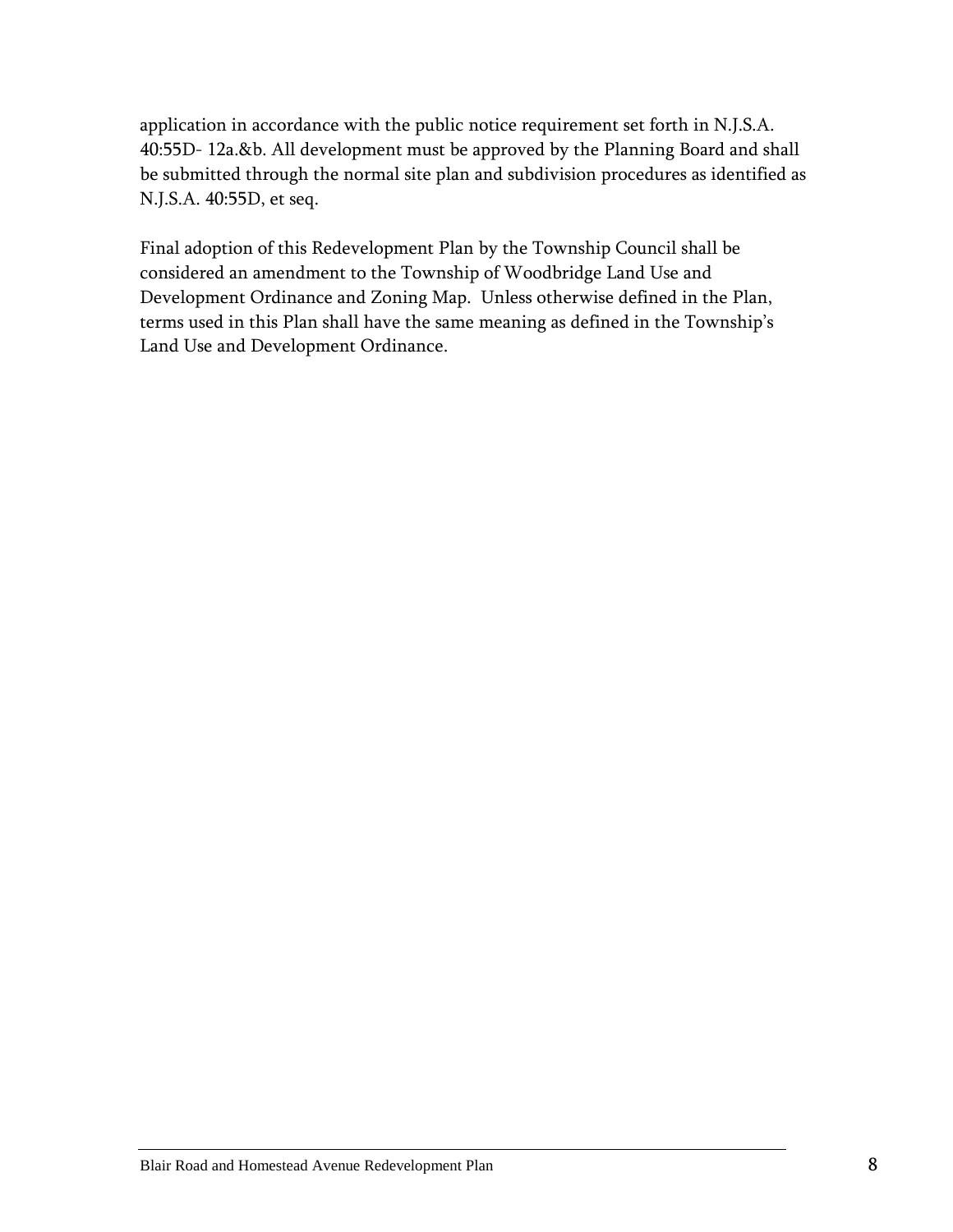# II. BLAIR ROAD AND HOMESTEAD AVENUE REDEVELOPMENT AREA ZONING STANDARDS

The purpose of this Redevelopment Zone is to enhance current opportunities for this industrial property; to promote compatible land use development of attractive building groups; and to improve and provide for the efficient and safe traffic flow within.

## Permitted Uses:

A building may be erected, altered or used and a lot or premises may be occupied and used for any of the following purposes:

- Manufacturing and assembly
- Fabrication and assembly of products
- Warehouses, wholesale sales, storage and distribution
- General office and research buildings
- Green energy producing entities and their structures
- Green technology and laboratory or utility buildings
- Blending, mixing of product including chemicals
- Data Centers and Disaster Recovery Facilities
- In addition to the above, any industry not inconsistent with the above that is totally similar in purpose, function, character and effort
- Car and trailer parking lots, as accessory and supplemental to an enumerated permitted use

## Bulk Standards: Bulk Standards:

## Principal Building:

- Minimum lot size: one (1) acre
- Minimum lot width: 150 feet
- Minimum lot depth: 200 feet
- Minimum front yard setback (measured from the future street right-of-way): 30 feet for at least (1) front yard setback; minimum 20 feet for additional front yard setback
- Minimum rear yard setback: 30 feet.
- Minimum side yard setback: 30 feet, when applicable
- Maximum lot coverage: 60%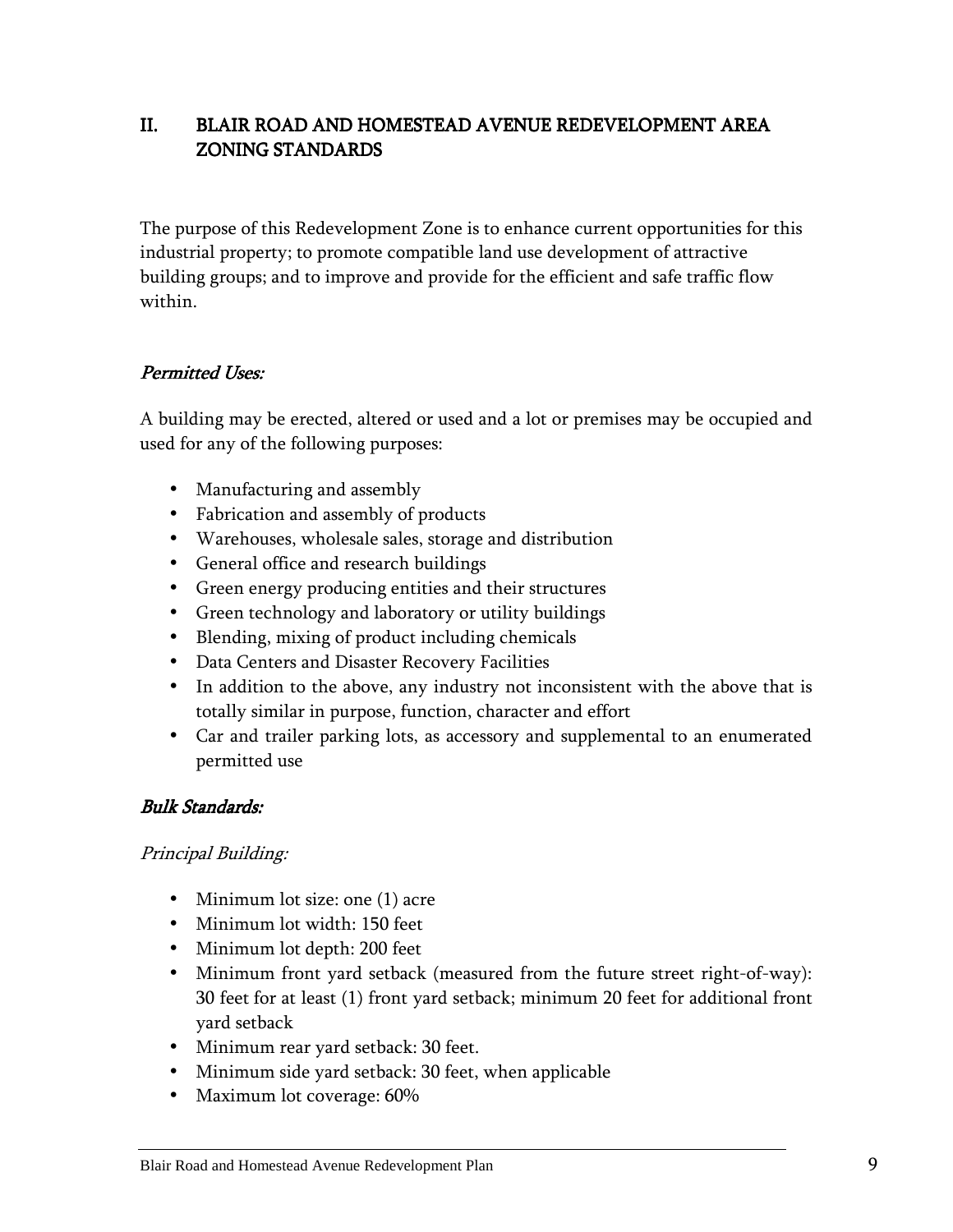- Minimum gross floor area: 8,000 square feet
- Maximum building height: 75 feet
- Maximum distance between buildings: More than one principal building on a lot shall provide a minimum open unoccupied area between buildings equal to the height of the adjoining building or buildings, but not less than 8 feet.
- Maximum floor area ratio: 1.50:1

## Accessory Buildings:

- Accessory buildings shall be set back one foot for each one foot of building height, but not less than 15 feet from a property line,
- All accessory structures shall not exceed the height requirements applicable to the principal structure
- Security and/or guard outposts are not considered accessory buildings

## Green Buildings: Green Buildings:

- All buildings are encouraged to be LEED-certified buildings
- Proposed energy saving techniques shall be considered as part of architectural plans and renderings
- New development or rehabilitation of existing buildings should employ green building practices (refer to the Township's Green Building Checklist)

# Additional Standards:

## Parking:

- Off-street parking and loading areas shall be coordinated with the public street system serving the Area to reduce conflicts with through traffic, obstruction with pedestrian circulation, and vehicle thoroughfares
- All car parking spaces shall be nine (9) feet in width and eighteen (18) feet in depth
- Aisles accommodating two-way traffic shall be a minimum of twenty four (24) feet in width
- Manufacturing, research, industrial, warehouses, wholesale or laboratories 1 space per 3,000 sf of gross floor area. An office component is assumed to be a part of the primary building use.
- Offices, office buildings, office research buildings: one (1) parking space for each three hundred (300) square feet of net floor area (not including common areas)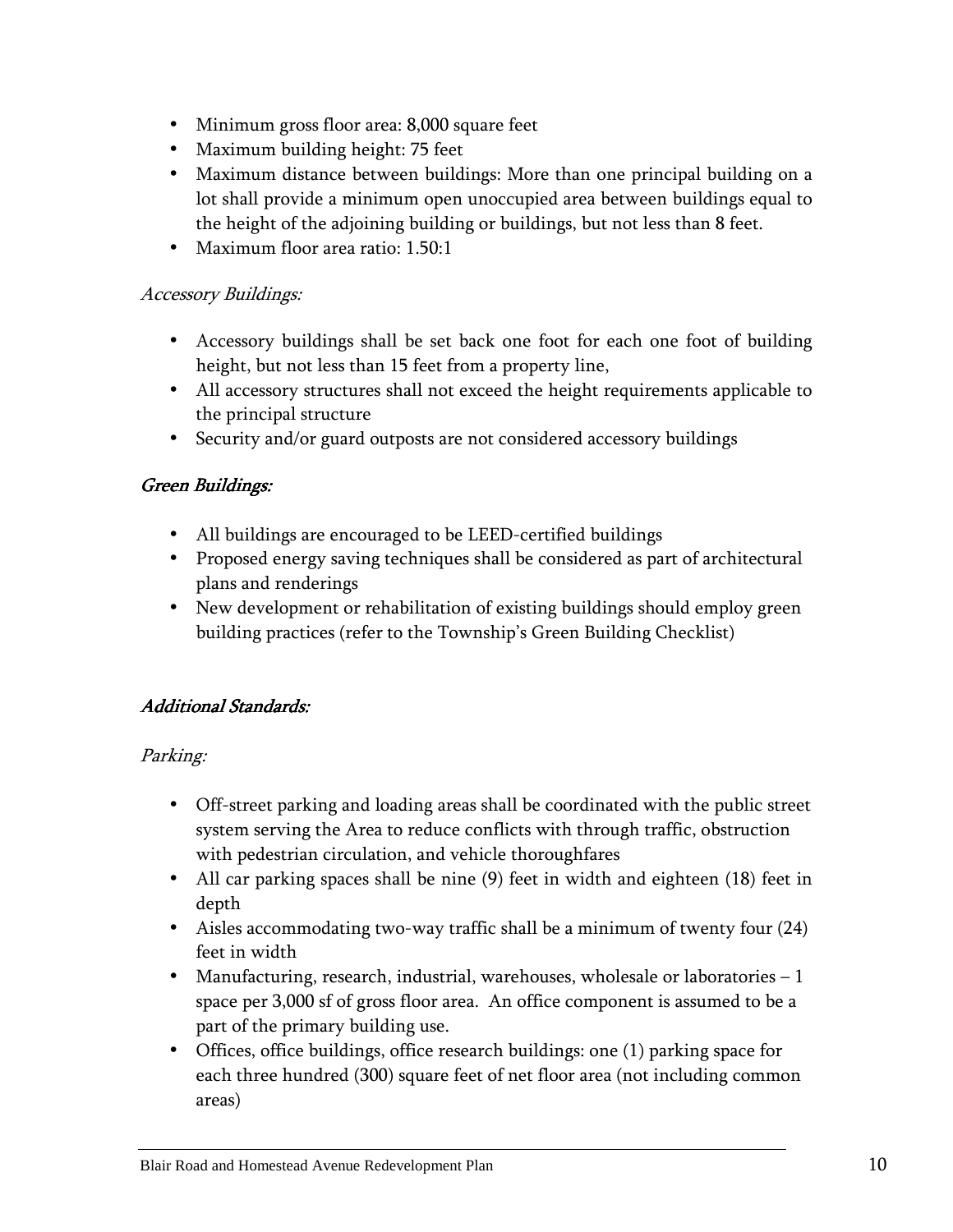## Circulation:

- Parking areas can be interconnected with adjacent properties, and utilize common entrances and exits, to minimize the number of vehicular access points wherever possible.
- Curbs cuts and site driveways shall be sized to accommodate the safe access and egress of large tractor trailers and emergency services equipment.
- Existing curb cuts at the properties may remain as currently located and configured.
- Curb cuts offset distance may be reduced to zero where existing curb return crosses an existing property line.

## Loading:

• Loading and unloading shall be provided according to the following schedule:

| <b>GROSS FLOOR AREA</b> | <b>SPACES REQUIRED</b> |
|-------------------------|------------------------|
| 4,000 to 25,000         |                        |
| 25,001 to 50,000        | ר                      |
| 50,001 to 75,000        | 3                      |
| 75,001 to 100,000       | 4                      |
| Each Additional 50,000  | 1 Additional           |

- Loading spaces shall be at least 12-feet in width and 50-feet in length.
- Loading may be located within the front yard of Blair Road.
- Loading need not be screened from public view

## Buffering and Screening:

- Where not constrained by existing or proposed site improvements such as car parking, truck courts and buildings, a minimum 10-foot landscaped buffer shall be required along all public rights-of-way
- No parking shall be permitted in the buffer except where it already exists at the time of adoption of this plan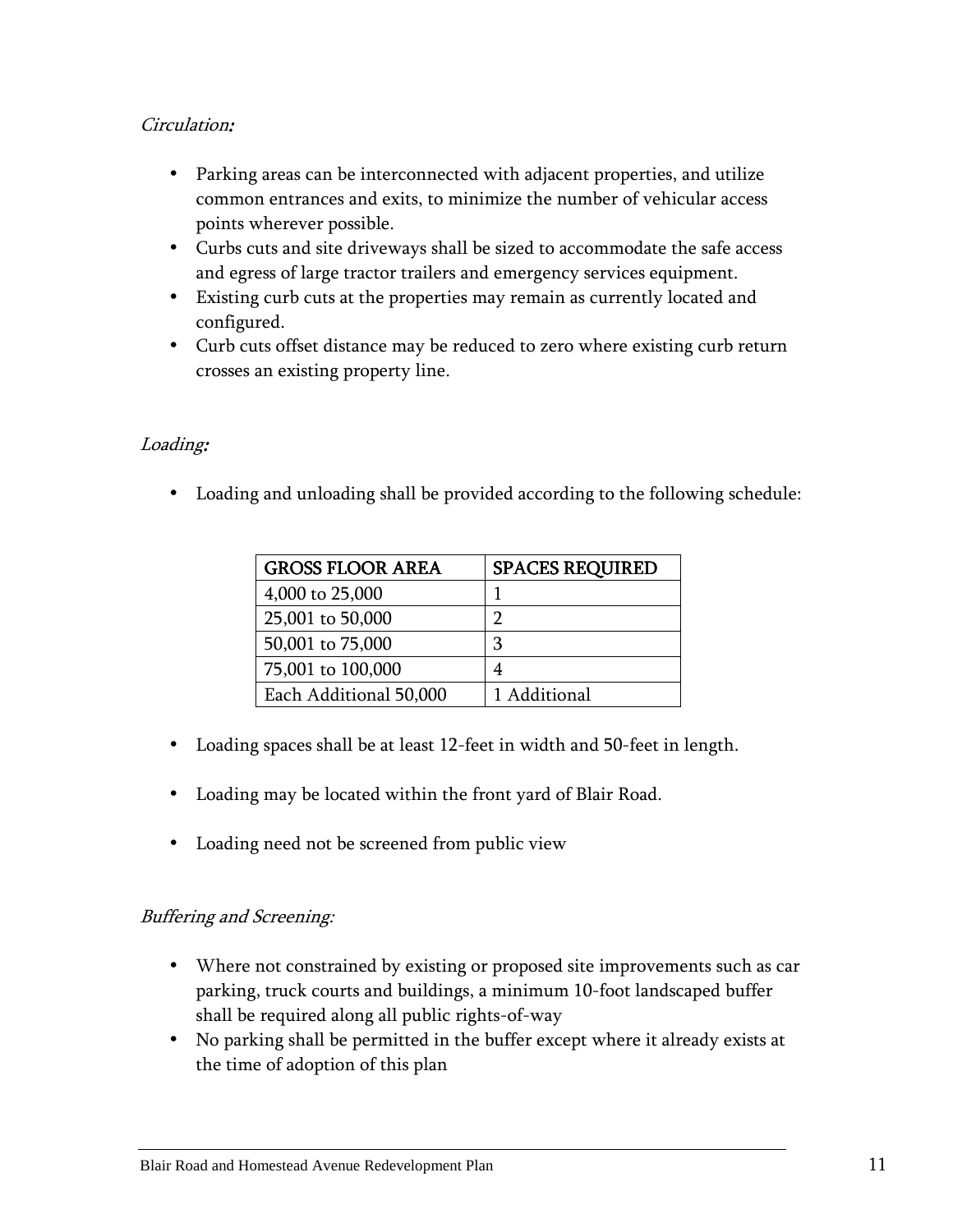• Any industrial development that abuts any existing residential development or abuts any parcel planned or zoned for housing development shall be screened from view from the housing site using a combination of fencing, plantings and/or berming

# Lighting:

- Accent lighting on buildings is encouraged
- Exterior light fixtures shall be compatible and relate to the architectural character of the buildings on a site. Site lighting shall be provided at the minimum level to accommodate safe pedestrian and vehicular movements without causing any off-site glare
- Parking lot, truck parking and truck court lights shall not exceed 40 feet in height and shall contain decorative fixtures

# Utilities:

- Wherever practical, consideration should be given to relocating above ground utilities to underground.
- Pad mounted generators, transformers and refrigeration equipment are permitted when used in conjunction with the principle use

# Signage:

The following signage requirements shall apply within the Redevelopment Area:

- Up to two (2) freestanding entrance/directory signs shall be permitted for each building. Said signs shall be sized to ensure safe truck access.
- Up to four (4) individual lettered façade signs, identifying the tenant may be installed at a maximum of 250 square feet for each, shall be permitted for the principal building. Each letter of this shall be calculated in that total number. The aggregate signage per building shall not exceed 1,000 square feet.
- Tenant emblems or logos, excluding words and letters, may be placed in an amount not to exceed one (1) per each building side. Emblems are encouraged to be located above entrances, at a size appropriate to bring attention to the entrance.

# Steep Slopes:

Man-made steep slopes may be disturbed if necessary for site redevelopment.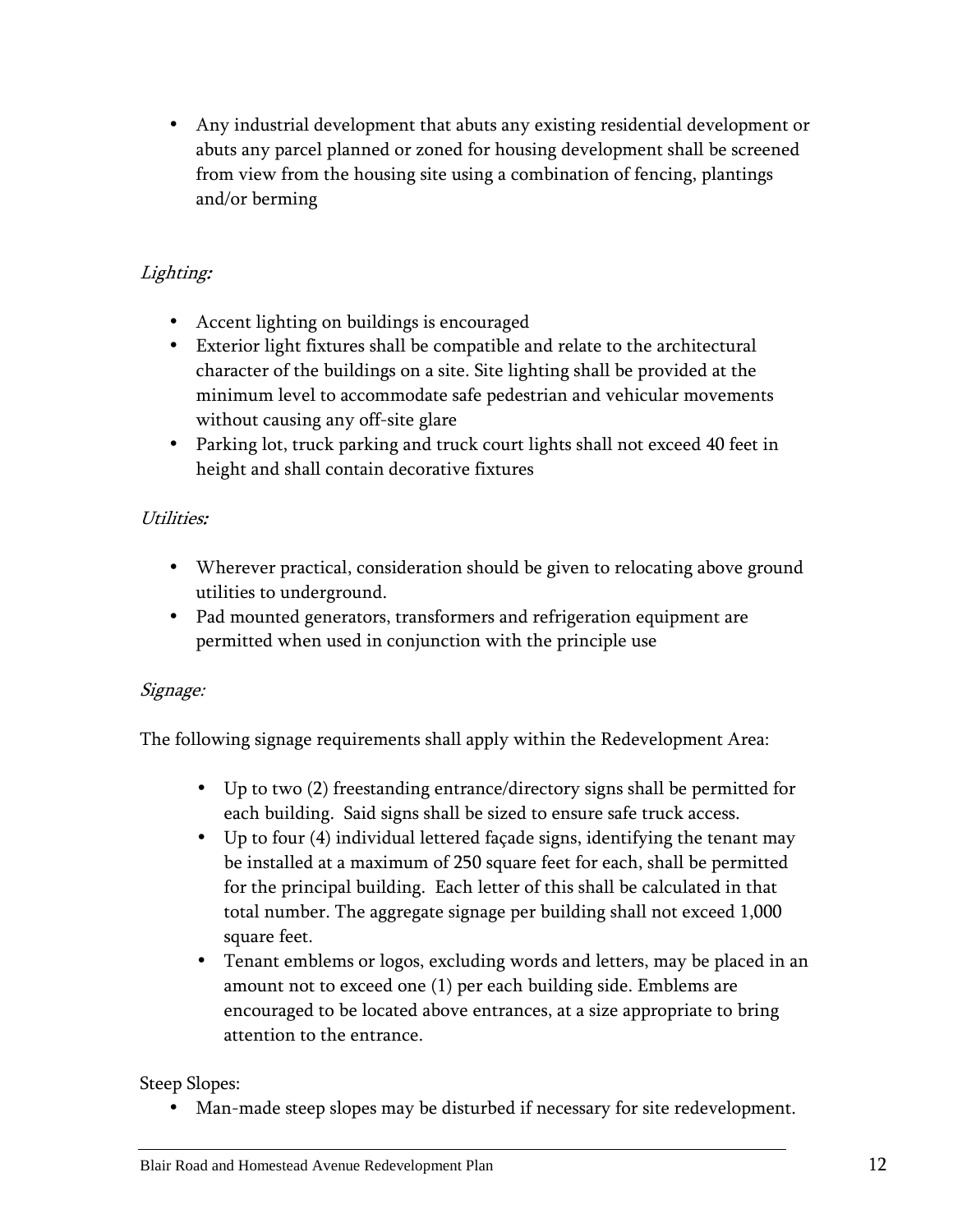Survey and Replacement of Trees:

• Trees may be removed from slopes that are ten percent or greater in grade if the slope is man-made, providing for replacement of all removed trees in accordance with the tree replacement ordinance.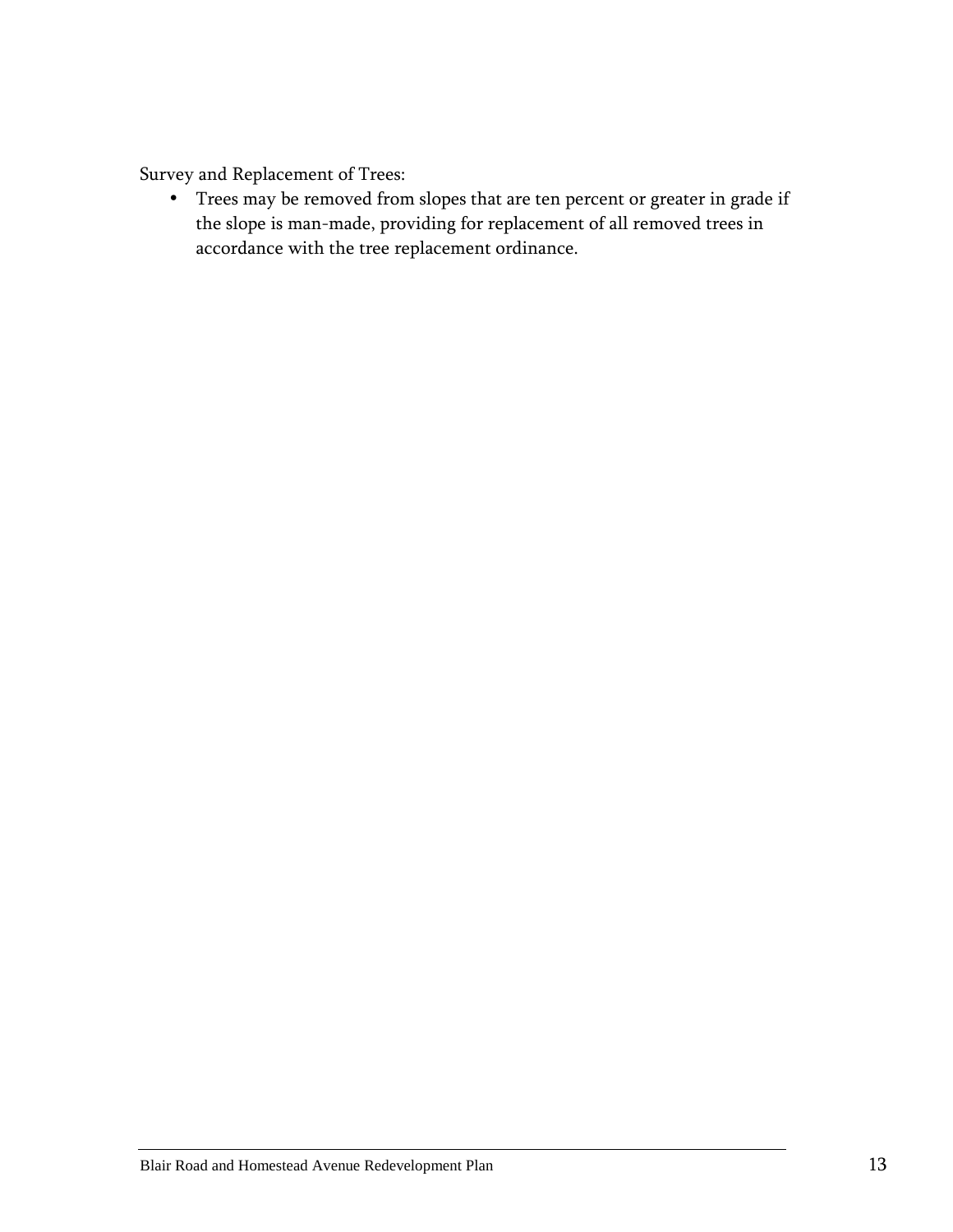# III. PLAN RELATIONSHIP WITH OTHER PLANS

#### RELATIONSHIP TO THE TOWNSHIP MASTER PLAN

The Township of Woodbridge's last comprehensive Master Plan was prepared in February 2009. The Master Plan recommended this area be devoted to industrial use.

The Master Plan adopted the following goals that are relevant to this Plan:

- To expand and protect the Township's ratable base through the attraction and retention of nationally known and respected companies;
- To control industrial development by limiting industrial development to land suitable for industrial use.

#### MASTER PLANS OF ADJACENT MUNICIPALITIES

The Blair Road and Homestead Avenue Redevelopment Area is located close to the municipal border of the Borough of Carteret. The land uses found across Blair Road in the Borough of Carteret are similar and compatible to the land uses proposed in this Plan. Carteret's 'Federal Boulevard Redevelopment Area' is located along Blair Road. The 'Federal Boulevard Redevelopment Area' includes commercial, industrial and mixed use. This Blair Road and Homestead Avenue Redevelopment Plan is consistent with Carteret's 'Federal Boulevard Redevelopment Area' and goals and objectives of the Borough of Carteret Master Plan.

#### MIDDLESEX COUNTY PLANS

#### Middlesex County Growth Management Strategy

Between 1990 and 1995, Middlesex County prepared phased Growth Management Strategy to address infrastructure need, regional design and growth management strategies. The County was subdivided into four regions. Woodbridge Township is located in the northeast region, as were all neighboring municipalities.

Phase I of the plan found that large levels of public & private investment were necessary to maintain infrastructure with the highest cost items being maintenance and improvement to sewers, parks and roads.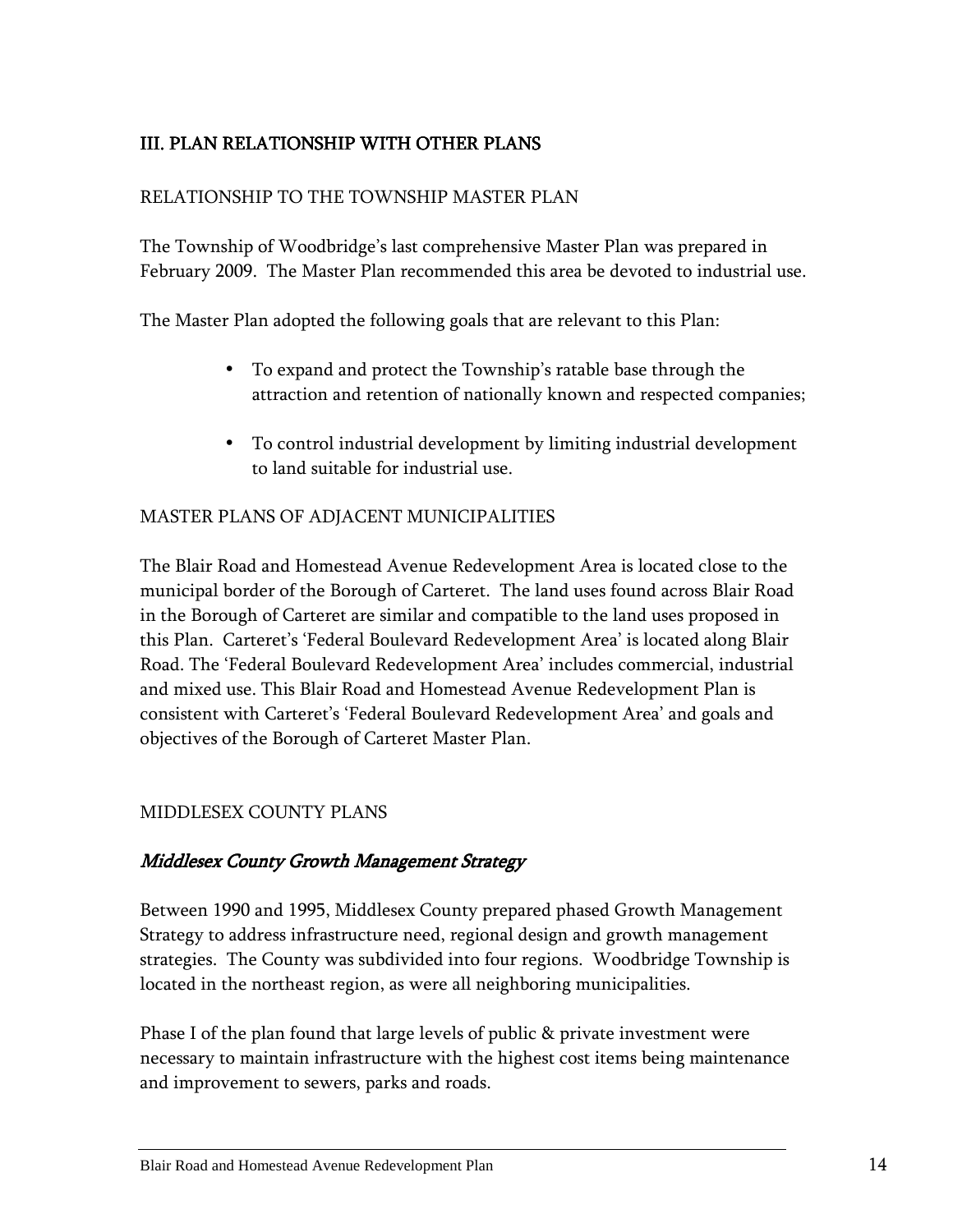Phase II of the plan focused on managing actual growth pertaining to five specific case studies. None of the case studies focused on areas of Woodbridge.

Phase III of the study, three primary recommendations were made as part of the Metropark Case Study:

- Traffic congestion inhibits growth in the area. Access to Metropark is limited by the narrow rail underpasses and New Jersey Transit's parking expansion will place an even greater burden on local roads. Transportation management measures should be implemented intensively for this area;
- The NJ Transit parking deck project includes the construction of space for retail facilities to better serve commuter needs. Additional retail development to serve nearby office workers should be evaluated;
- Growth in this study area is limited by increasingly scarce buildable land and the need for increased sewage capacity in the Township. A stormwater management plan should be developed for the entire South Branch of the Rahway River drainage area in order to determine the most effective stormwater control measures.

This Redevelopment Plan is consistent with the recommendations discussed in the Middlesex County Growth Management Strategy and will serve to offer some of "the retail development" contemplated for neighboring office workers.

## Consistency with Middlesex County Master Plan

The Blair Road and Homestead Avenue Redevelopment Plan is generally consistent with the elements of the Middlesex County Master Plan, a document that addresses sprawl and sustainability in the region. The Blair Road and Homestead Avenue Redevelopment Plan relates directly to the goals, values and objectives of the Middlesex County Master Plan which aims to:

- Make fuller use of existing transportation lines and facilities. The County Plan anticipated that public transportation would achieve greater significance as a necessary alternative to the private automobile, with its attendant problems of pollution, energy availability, and congestion;
- Find a more feasible alternative to the present situation of "strip" commercial development found on major roads, and single-family homes on unnecessarily large lots;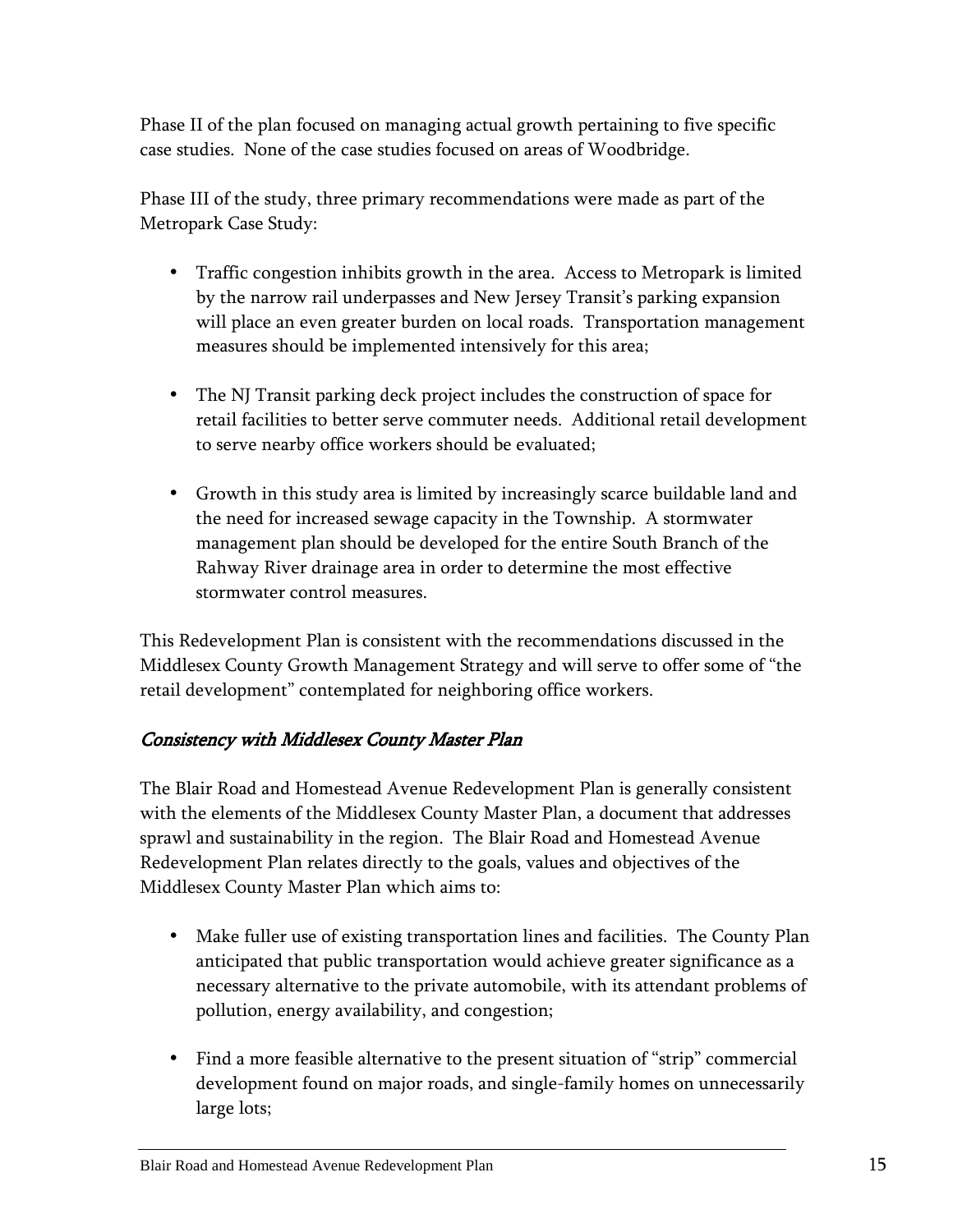• "Cluster" future growth around definable town centers and transportation facilities to include commercial and office employment as well as residential, with land use intensity decreasing as distance from the town center increases.

## New Jersey State Development & Redevelopment Plan

The Blair Road and Homestead Avenue Redevelopment Plan is consistent and would effectuate, the plans and policies of the New Jersey State Development and Redevelopment Plan (SDRP), adopted in 2001. The SDRP is a unique document that guides State-level development and redevelopment policy as well as local and regional planning efforts. This Plan is consistent with the following statewide goals in the SDRP.

- Revitalize the State's cities and towns;
- Promote beneficial economic growth, development and renewal for all residents of New Jersey;
- Protect the environment, prevent and clean up pollution;
- Provide adequate public facilities and services at a reasonable cost;
- Preserve and enhance areas with historic, cultural, scenic, open space, and recreational value;
- Ensure sound and integrated planning and implementation statewide.

The SDRP also includes a State Plan Policy Map, which divides the state into regions, known as Planning Areas, and includes specific goals for each area.

The Policy Map also identifies "Centers", locations into which development is to be directed, "Environs," areas to be protected from future growth. The Township of Woodbridge falls in the 'Metropolitan Planning Area' (PA1). The State Plan recognizes that all communities in this planning area are essentially fully developed; hence much of the change in land uses will occur as redevelopment.

The State Plan's planning objectives for the 'Metropolitan Planning Area' includes:

- Providing for much of the state's future redevelopment;
- Revitalizing cities and towns;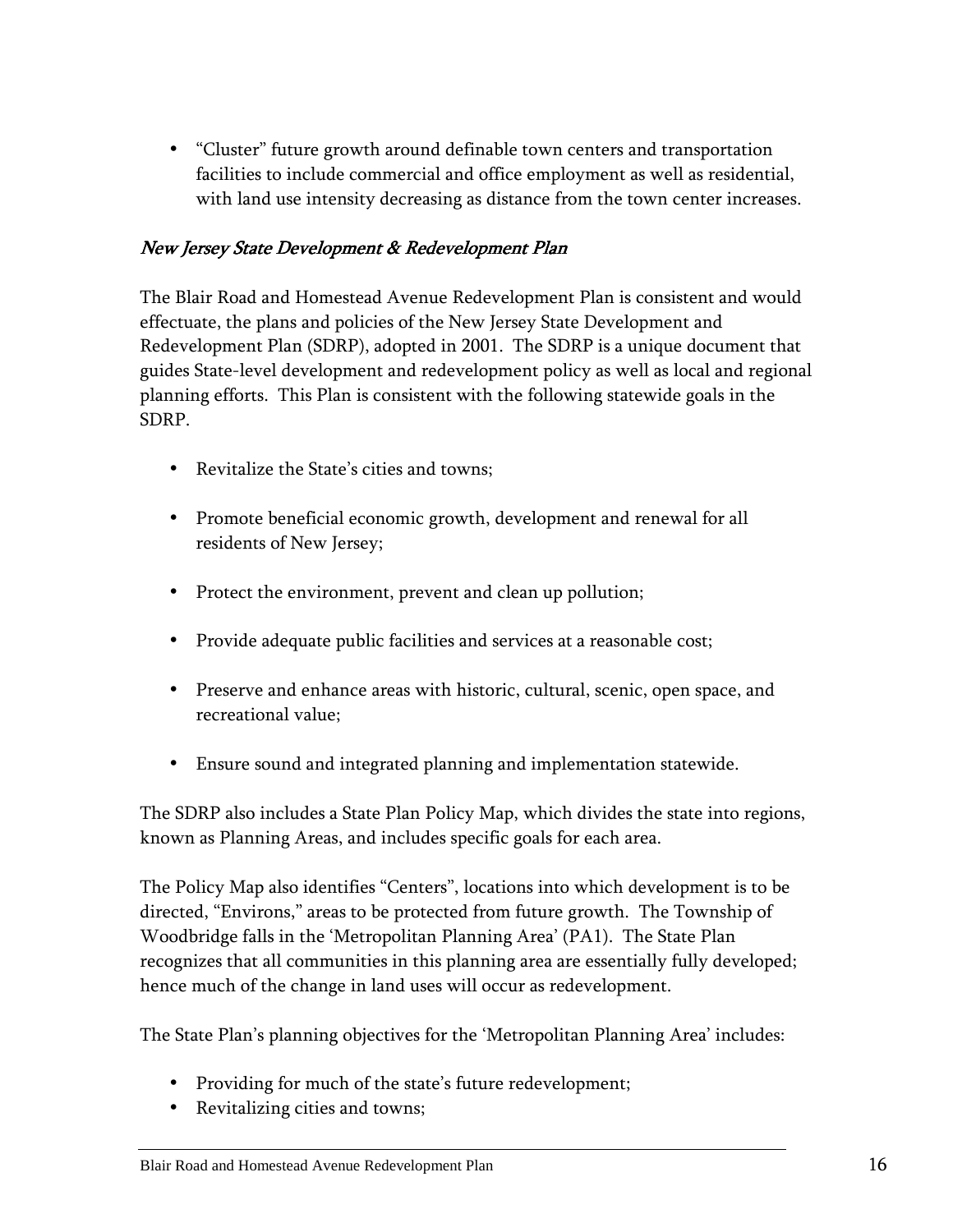- Redesigning areas of sprawl;
- Protecting the character of existing stable communities.

As of the writing of this Plan, a new State Plan is being developed, called "The State Strategic Plan: New Jersey's State Development and Redevelopment Plan."

This Plan will serve to meet each of these goals for the designated area.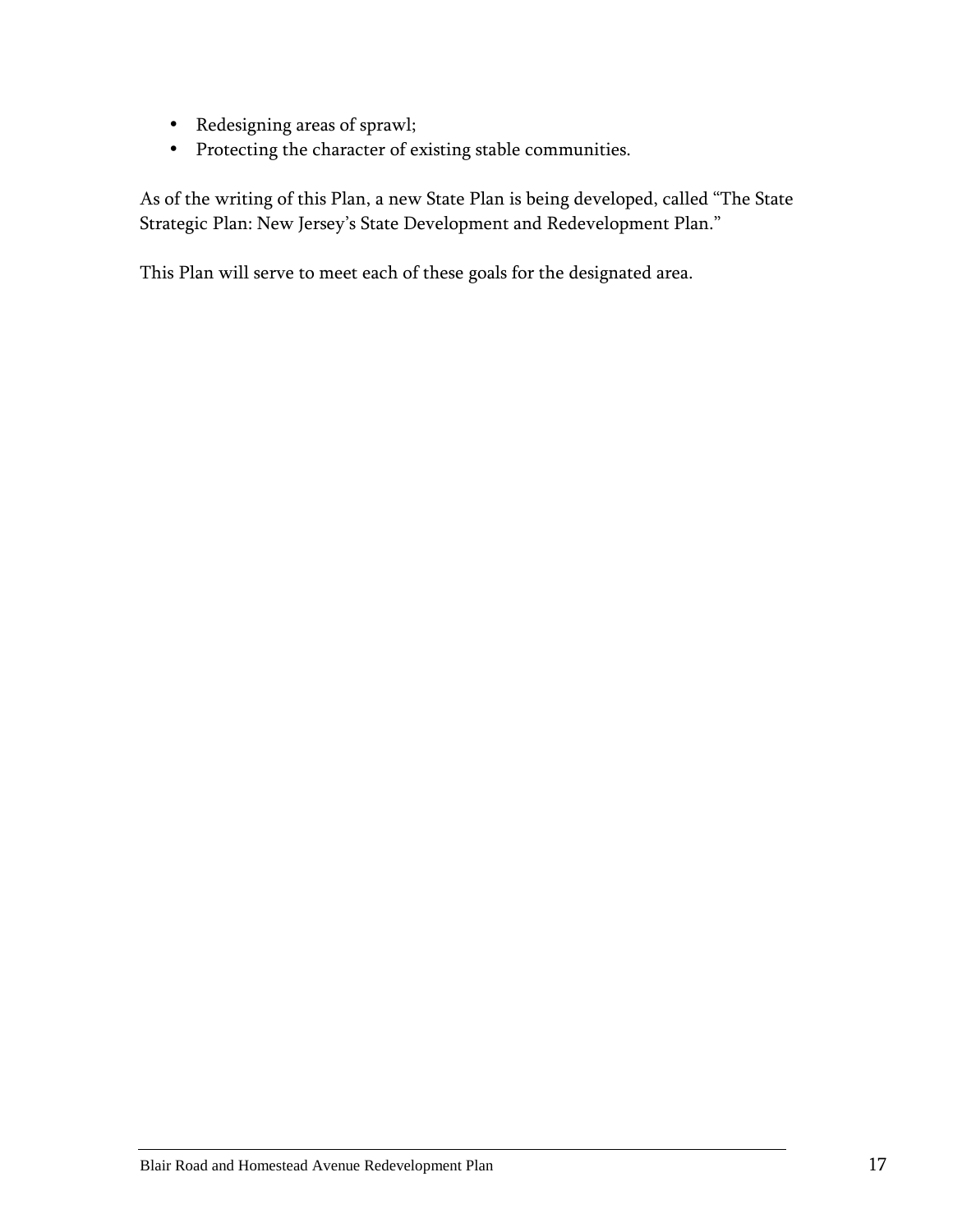# IV. IMPLEMENTATION OF THE REDEVELOPMENT PLAN

## REDEVELOPMENT ENTITY

The Woodbridge Township Redevelopment Agency will serve as the Redevelopment Entity.

#### Phasing: Phasing:

- Projects may be developed in phases;
- The phasing may include phased start and completion dates among the various land use components, as well as internal phasing schedules within sections, subject to specific provisions in the redevelopment agreement.

#### SELECTION OF DESIGNATED DEVELOPERS

Potential redevelopers will be required to submit to the Redevelopment Entity for review and approval prior to the designation of a redeveloper(s) at a minimum:

- Financial responsibility and capability;
- Estimated development cost;
- Estimated time schedule;
- Conceptual site plans including elevations;
- Fiscal impact analysis.

#### APPOINTMENT OF A DESIGNATED REDEVELOPER

The Redevelopment Entity may select one or more redevelopers to participate in the implementation of the Redevelopment Plan.

As part of the process to be designated a redeveloper, the Redevelopment Entity will negotiate a formal Redevelopment Agreement.

Designation of a Redeveloper(s) by the Redevelopment Entity shall be subject to the execution of an appropriate Redevelopment Agreement.

A person or entity that owns or controls the parcels within the Redevelopment Area shall be given priority in the designation of Redeveloper, provided such person or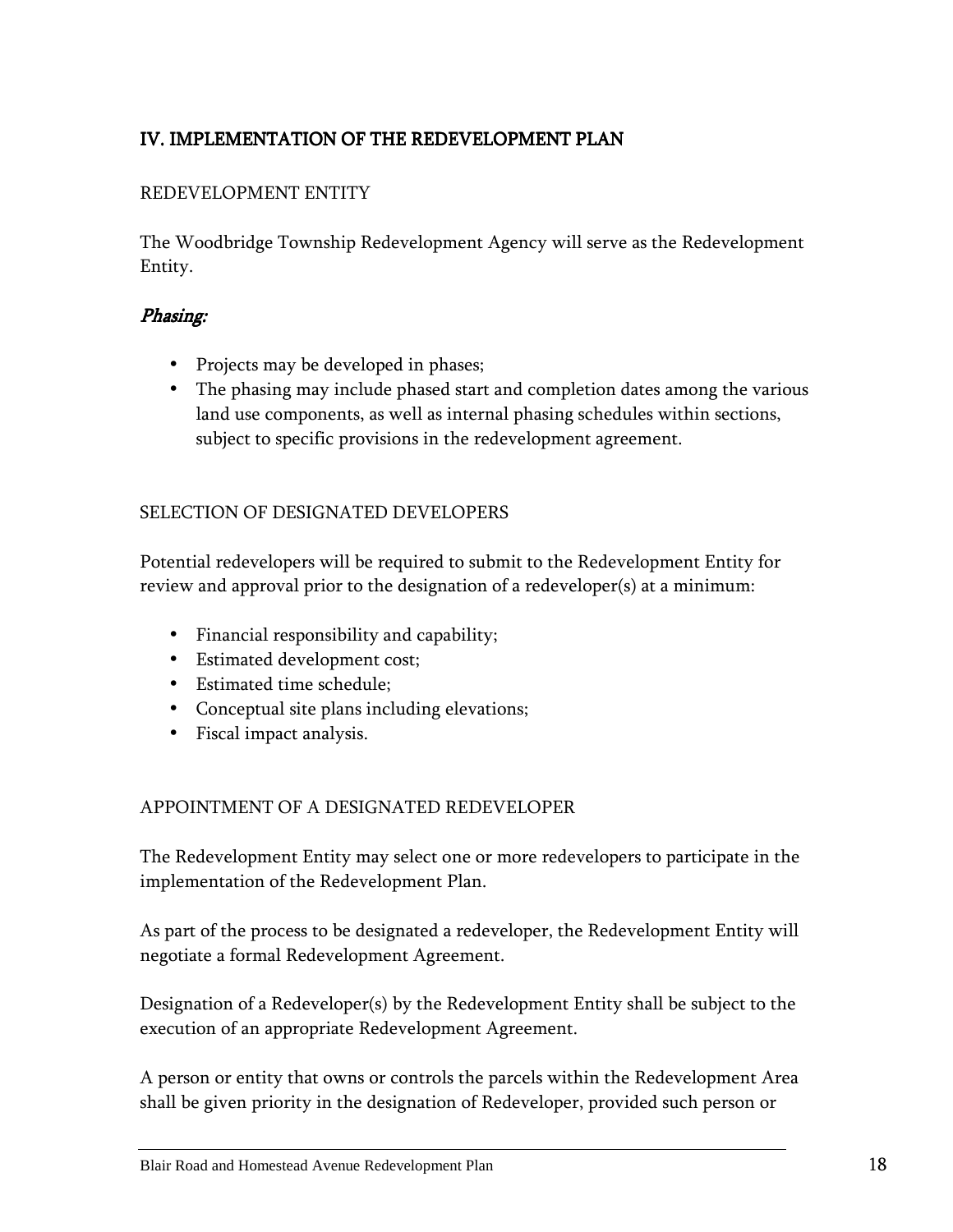entity has appropriate development experience and financial resources, as this would minimize acquisition costs and delay.

## CONDITIONS IN REDEVELOPMENT AGREEMENT(S)

Each Redevelopment Agreement will be contingent upon the following conditions, restrictions, and/or requirements.

- 1. Each Redevelopment Agreement will incorporate the pertinent aspects of the selected redeveloper's proposal and will address financial considerations, planning, phasing, development and such other issues as deemed appropriate and/or as required according to state law in order to implement the Redevelopment Plan.
- 2. A designated redeveloper will be obligated to complete on-site improvements as approved, together with any specified off-site improvements, as may be required in accordance with the Redevelopment Plan and the Redevelopment Agreement.
- 3. Any necessary deed of conveyance shall include a restriction that the designated redeveloper and his successors or assigns shall devote land to the uses specified in the designated redeveloper's final plan and shall not devote such land to any other uses.
- 4. No designated redeveloper will be permitted to dispose of property until the issuance of the Certificate of Completion, unless the prior written consent of the Redevelopment Agency has been obtained other than as may be provided in the Redevelopment Agreement.
- 5. No covenant, agreement, lease, conveyance, or other instrument shall be effective or executed by the Township of Woodbridge and the Redevelopment Entity or by the purchasers or lessees from them, or by any successors in interest of such purchasers or lessees, by which land in the Redevelopment Area is restricted as to sale, lease, or occupancy upon the basis of race, color, creed, religion, ancestry, national origin, sex, or marital status.
- 6. The Redeveloper(s) shall pay to the Redevelopment Entity an application fee for consideration of redeveloper as a designated redeveloper and will fund an escrow for the Agency's costs in implementing redevelopment.